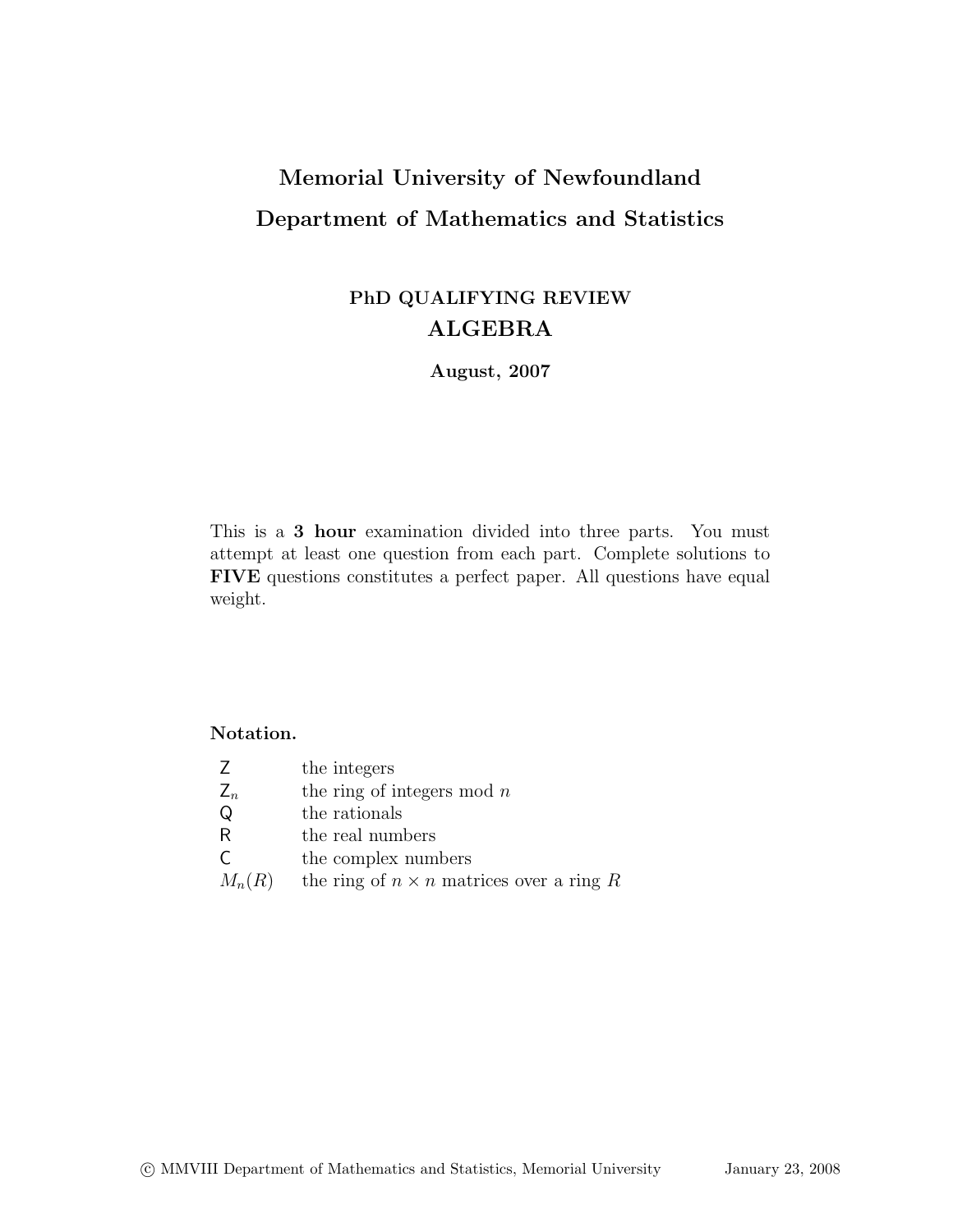#### PART A: Groups

- 1. (a) Prove that  $S_4$  contains a subgroup H isomorphic to  $D_4$ .
	- (b) Determine whether or not  $H$  is normal in  $S_4$ .
	- (c) Prove that  $A_4$  is not simple.
- 2. (a) If a group G has a subgroup H of finite index n, show G has a normal subgroup  $N \subseteq H$  of finite index dividing n!.
	- (b) Suppose G is a group of finite order divisible by a prime p, but  $|G| \neq p$ . Let  $n_p$ be the number of Sylow *p*-subgroups of *G*. If *G* is simple, show that  $|G| \mid n_p!$ .
	- (c) Using part (b) (or other means), prove that a group of order 36 is not simple.
- 3. (a) Let G be a group of order  $p^2q^2$ , where p and q are distinct primes. If  $p > q$  and  $|G| \neq 36$ , show that G has a normal p-subgroup.
	- (b) Enumerate up to isomorphism all abelian groups of order 200. Your list should be complete and contain no repetitions.

#### PART B: Rings and Modules

- 4. Let A be an algebra with 1 over a field k which is algebraic over k; that is, every  $a \in A$  satisfies a polynomial equation with coefficients in k.
	- (a) If  $ab = 1$  with  $a, b \in A$ , show that  $ba = 1$ .
	- (b) If a is a left zero divisor in A, show that a is a right zero divisor.
	- (c) Prove that a nonzero element  $a \in A$  is a unit if and only if it is not a zero divisor.
- 5. Let A and B be right modules over a ring R with  $A \subseteq B$ . We say that B is an essential extension of A if every nonzero submodule of B intersects A nontrivially.
	- (a) Show that Q is an essential extension of Z, as Z-modules.
	- (b) Show that R is not an essential extension of Q, as Z-modules.
	- (c) If N is a submodule of an R-module M, show that M has a submodule E that is maximal with respect to the property  $E \cap N = \{0\}.$
- 6. (a) What is meant by the Jacobson radical of a ring?
	- (b) If R is a ring with 1,  $u = a + x$  is a unit and  $x \in J(R)$ , prove that a is a unit.
	- (c) Prove that the Jacobson radical of an artinian ring is nilpotent.